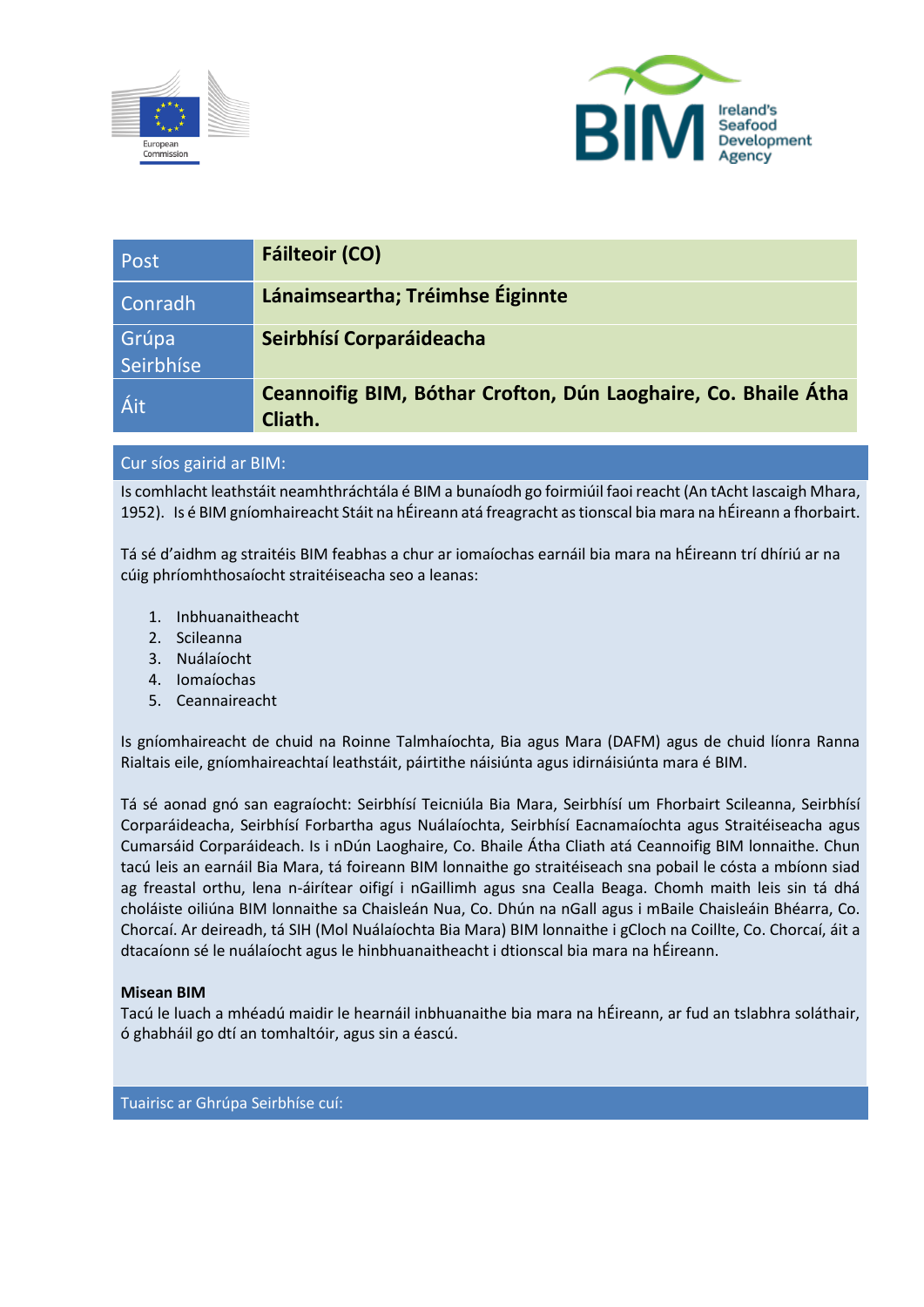



### **Seirbhísí Corparáideacha (SC)**

Cuireann Seirbhísí Corparáideacha tacaíocht, pleanáil agus riarachán a bhaineann le cúrsaí Airgeadais, TFC, Soláthair, Seirbhísí Flít, Seirbhísí Infheistíochta agus gréasán Ice Plant ar fáil laistigh de BIM.

#### Achoimre ar an Ról:

Beidh an Fáilteoir freagrach as réimse cúraimí fáiltithe agus riaracháin i gCeannoifig BIM. Is i gCeanncheathrú BIM atá an fáiltiú agus dá bhrí sin is é an chéad phointe teagmhála é d'aon duine a thagann chuig na príomhoifigí. Beidh sé/sí/siad freagrach as na córais ghutháin, ríomhphoist, phoist agus as seirbhísí cúiréireachta. Tá an fáilteoir freagrach as bualadh le cuairteoirí a thagann isteach i bpríomhoifig BIM agus beannú dóibh agus as áirithintí an tseomra cruinnithe agus áirithintí lóin a bhainistiú nuair is gá. Beidh siad freagrach as cúraimí riaracháin eile chun tacú le Seirbhísí Corparáideacha agus le foirne BIM níos leithne.

Tabhair ar aird, de bharr nádúr an róil seo, gur ról é atá go hiomlán ar an láthair, 5 lá in aghaidh na seachtaine, le bheith ar fáil idir 9am agus 5.30pm agus ní bheidh sé incháilithe d'aon socruithe cianoibre.

#### Príomhthascanna:

- Córais Ghutháin agus liostaí gutháin a chothabháil
- Bualadh le cuairteoirí a thagann chuig an gceannoifig agus beannú dóibh
- An fáiltiú a bhainistiú an áit a chothabháil, íomhá gairmiúil BIM a chur i láthair
- Tacú le bearta slándála, monatóireacht a dhéanamh ar logleabhair, suaitheantais cuairteoirí a eisiúint.
- Aíonna a thagann ar an láthair a chlárú i gcomhréir le treoracha rialtais Covid-19.
- Cruinnithe a sceidealú, seomraí cruinnithe agus lón a chur in áirithe do chuairteoirí nuair is gá
- Socruithe taistil a chur in áirithe
- Post a thagann isteach chuig an gCeannoifig agus a théann amach uaithi a bhainistiú
- Seirbhísí cúiréireachta a shocrú nuair is gá
- Dualgais ghaolmhara ar bith eile a d'fhéadfaí a éileamh de réir mar is réasúnach agus a shannadh ó am go ham a chomhlíonadh

#### **Struchtúr Tuairiscithe:**

Bainisteoir Líne: Feidhmeannach Áiseanna

Stiúrthóir: Stiúrthóir Seirbhísí Corparáideacha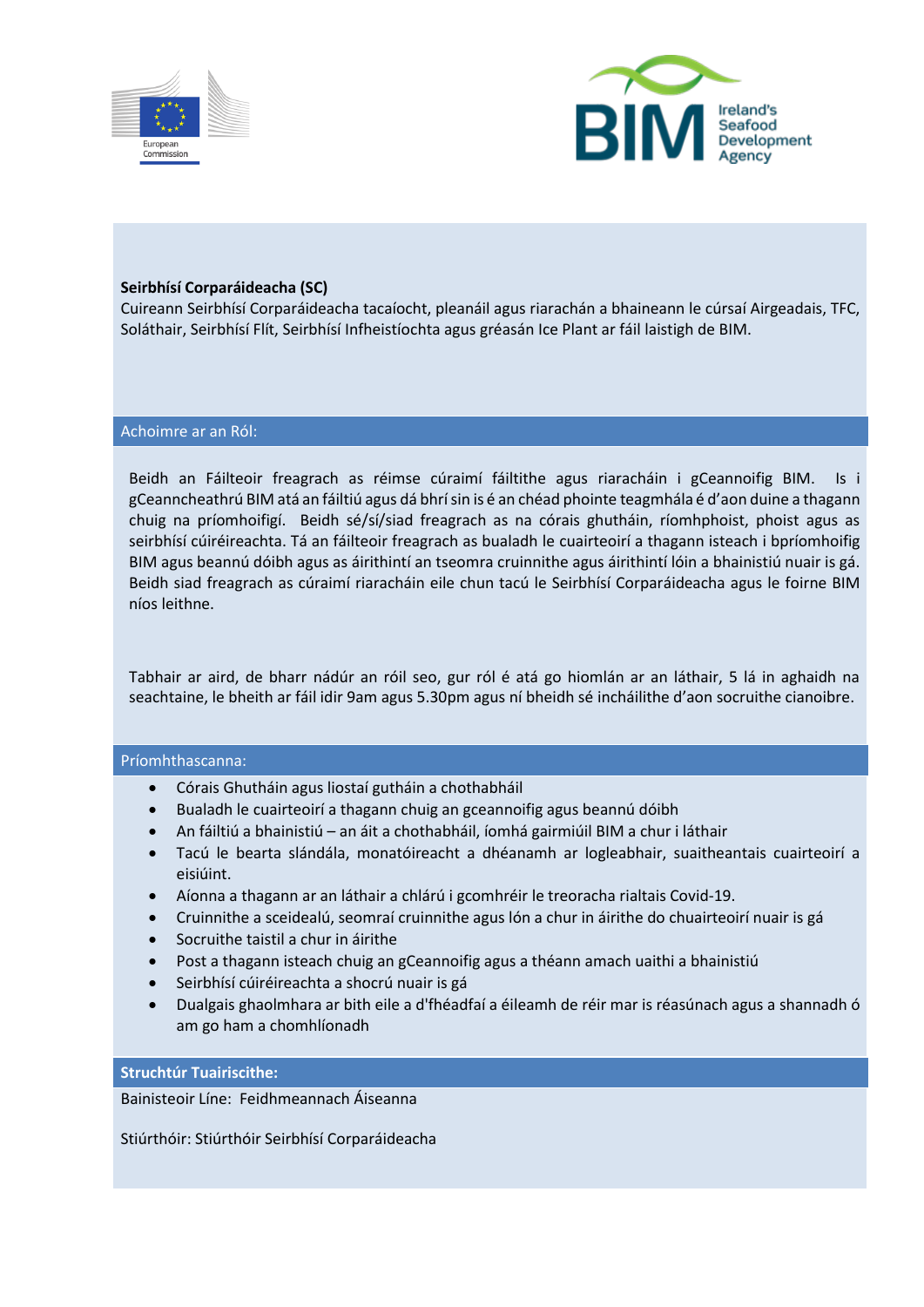



# **Teagmhálaithe:**

#### **Laistigh de BIM**

- An fhoireann uile i ngach Aonad Gnó
- Feidhmeannach Áiseanna
- Stiúrthóir Seirbhísí Corparáideacha

#### **Lasmuigh de BIM**

• Cuairteoirí a thagann chuig Ceannoifig BIM

## **Oiliúint**

• Déanfar riachtanais oiliúna a aithint tríd an gCóras Bainistithe Feidhmiúcháin atá againn.

## **Oideachas, Cáilíochtaí Gairmiúla nó Teicniúil, Eolas, Scileanna, Inniúlachtaí, Taithí agus Oiliúint**

#### **Riachtanach:**

- Taithí 6 mhí ar a laghad ag obair i ról fáilteora den chineál céanna
- Bealach gairmiúil a bheidh ag an duine a cheapfar
- Sárscileanna MS Word agus MS Excel
- Sárscileanna riaracháin agus eagrúcháin.
- Sárscileanna idirphearsanta agus cumarsáide
- An cumas caidrimh láidre inmheánacha a chothú
- Dea-bhainistiú ama agus an cumas nithe a chur in ord tosaíochta agus spriocanna a bhaint amach.
- An cumas oibriú go neamhspleách agus gan mhaoirseacht.
- Cáilíocht ábhartha

## **Inmhianaithe:**

Líofacht sa Ghaeilge ó bhéal agus i scríbhinn.

#### **Tréithe pearsanta speisialta atá de dhíth don phost:**

- Scileanna maithe eagrúcháin agus scileanna maithe i dtaobh tosaíochtaí a leagan amach, agus an cumas a bheith acu tosaíochtaí iomadúla a bhainistiú
- Ábalta a bheith ag obair go neamhspleách agus mar bhall foirne éifeachtach araon
- Sárscileanna idirphearsanta agus cumarsáide, an cumas idirghníomhú go héifeachtach le daoine i dtimpeallacht ildisciplíneach agus ilchultúir
- Cur chuige solúbtha agus inoiriúnaithe i dtaobh tacaíocht a thabhairt do réimse ranna agus gníomhaíochtaí BIM.